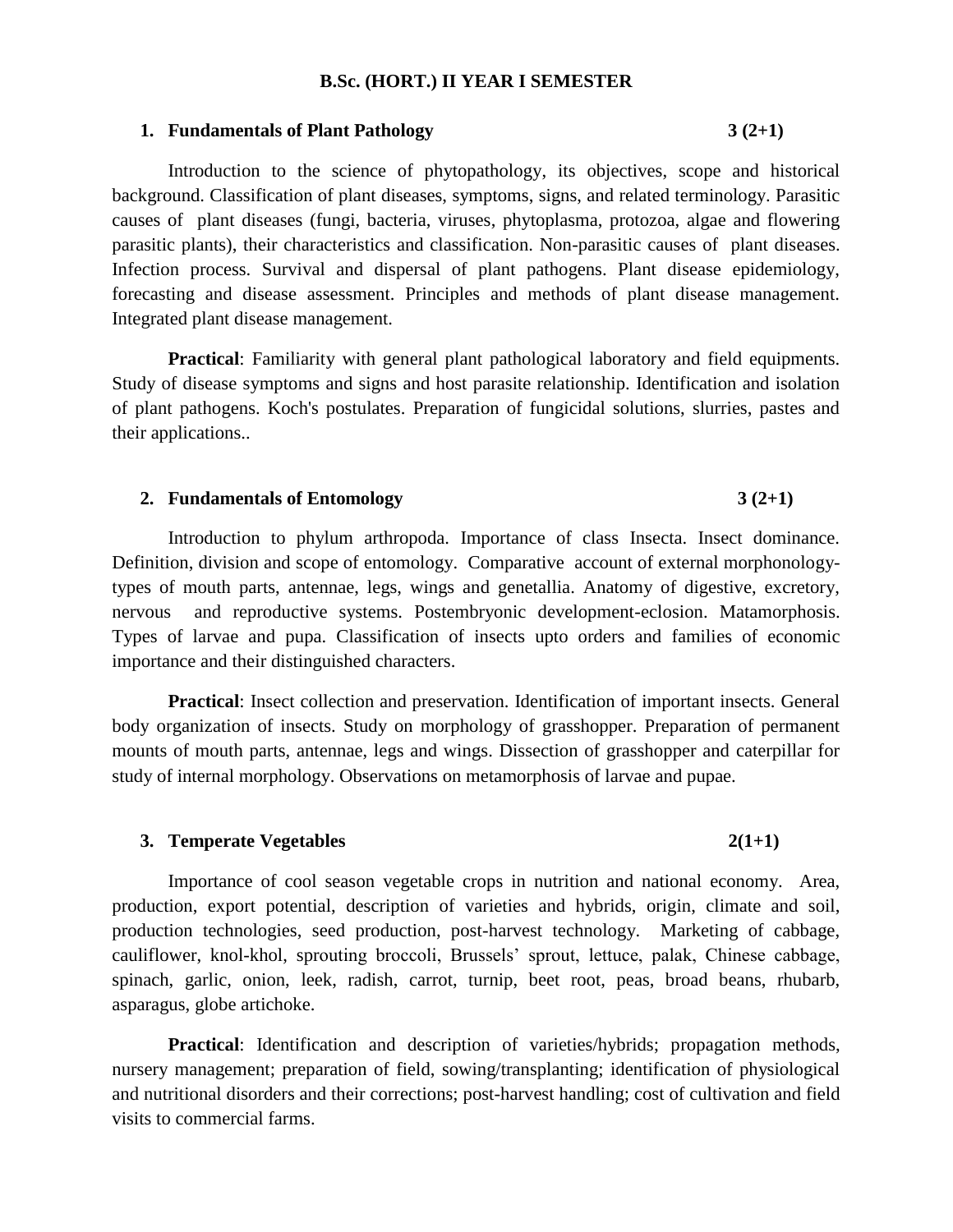### **4. Nematode Pests of Horticultural Crops and their Management 2 (1+1)**

History of development of nematology - definition, economic importance. General characters of plant parasitic nematodes, their morphology, taxonomy, classification, biology, symptomatology and control of important plant parasitic nematodes of fruits – (tropical, subtropical and temperate) vegetables, tuber, ornamental, spice and plantation crops. Role of nematodes in plant disease complex.

**Practical**: Methods of sampling and extraction of nematodes from soil and plant parts, killing, fixing and preparation of temporary and permanent nematode mounts. Nematicides and their use. Collection and preservation of 20 plant species/parts damaged by plant parasitic nematodes.

### **5. Diseases of Fruits, Plantation and Medicinal and Aromatic Crops 3 (2+1)**

Etiology, symptoms, mode of spread, epidemiology and integrated management of the diseases of fruits, plantation, medicinal and aromatic crops viz mango, banana, grape, citrus, guava, sapota, papaya, jack fruit, pineapple, pomegranate, ber, apple, pear, peach, plum, almond, walnut, strawberry, areca nut, coconut, oil palm, coffee, tea, cocoa, cashew, rubber, betel vine senna, neem, hemp, belladonna, pyrethrum, camphor, costus, crotalaria, datura, dioscorea, mint, opium, Solanum khasianum and Tephrosia. Important post-harvest diseases of fruit, plantation and medicinal and aromatic crops and their management.

**Practical**: Observations of disease symptoms, identification of casual organisms and host parasite relationship of important diseases. Examination of scrapings and cultures of important pathogens of fruits, plantation, medicinal and aromatic crops.

#### **6. Farm Power and Machinery**  $2(1+1)$

Basic concepts of various forms of energy, unit and dimensions of force, energy and power, calculations with realistic examples. IC Engines: Basic principles of operation of compression, ignition and spark ignition engines, two stroke and four stroke engines, cooling and lubrication system, power transmission system, broad understanding of performance and efficiency, tractors, power tillers and their types and uses. Electric motors: types, construction and performance comparison. Tillage: objectives, method of ploughing. Primary tillage implements: construction and function of indigenous ploughs, improved indigenous ploughs, mould board ploughs, disc and rotary ploughs. Secondary tillage implements:construction and function of tillers, harrows, levelers, ridgers and bund formers. Sowing and transplanting equipment: seed drills, potato planters, seedling transplanter. Grafting, pruning and training tools and equipment. Inter-culture equipment: sweep. Junior hoe, weeders, long handle weeders. Crop harvesting equipments: potato diggers, fruit pluckers, tapioca puller and hoists.

**Practical:** Calculation on force, power and energy. IC engines – showing the components of dismantled engines and motors. Primary and secondary tillage implements, hitching, adjustments and operations. Spraying equipment, calibration and operation. Plant protection equipment, calculation of dilution ratio and operation.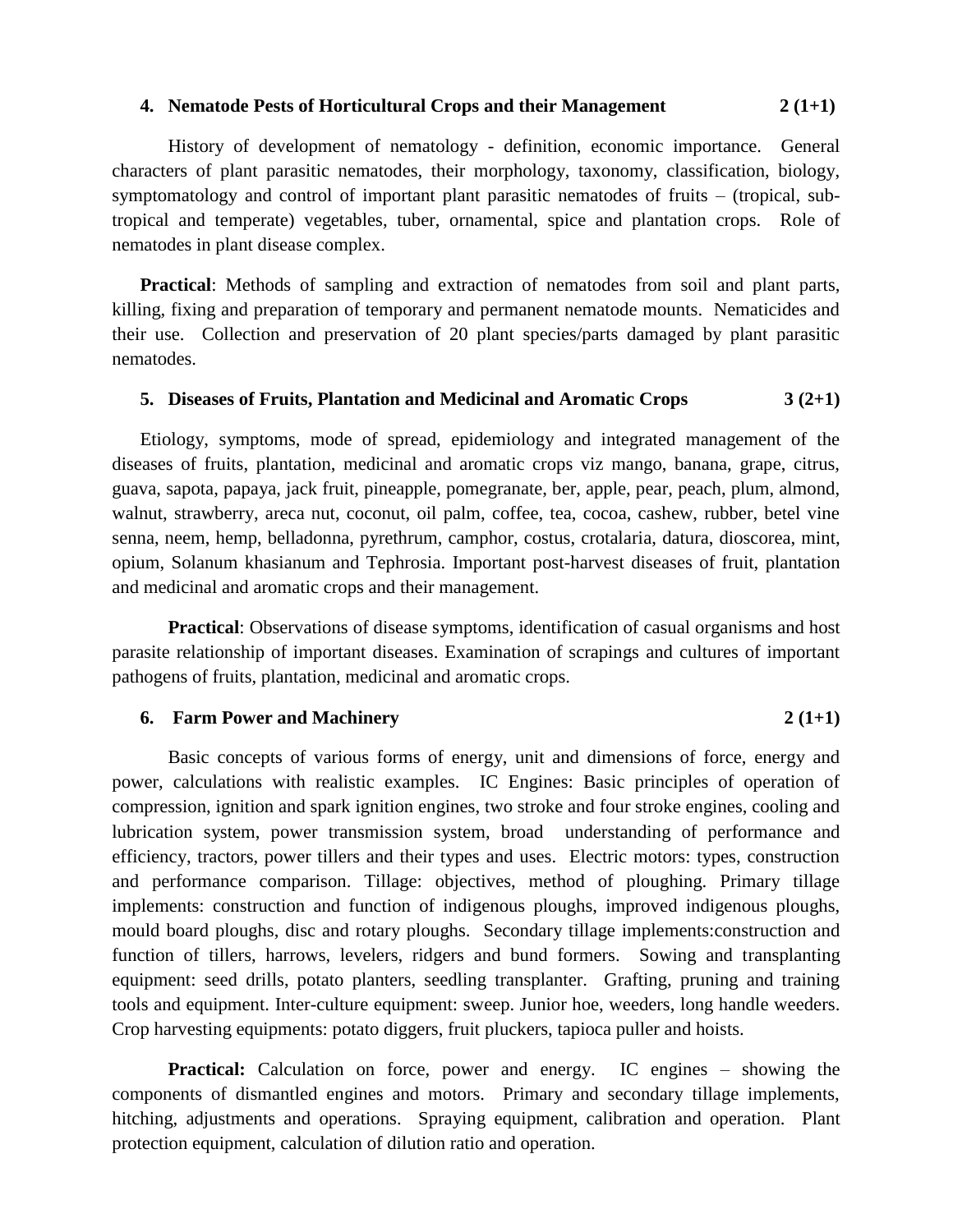### **7. Temperate Fruits 2(1+1)**

 Classification of temperate fruits, detailed study of areas, production, varieties, climate and soil requirements, propagation, planting density, cropping systems, after care training and

pruning, self incompatibility and pollinisers, use of growth regulators, nutrient and weed management, harvesting, post-harvest handling and storage of apple, pear, peach, apricot, cherry, persimmon, strawberry, kiwi, Queens land nut (Mecademia nut), almond, walnut, pecan nut, hazel nut and chest nut. Re- plant problem, rejuvenation and special production problems like pre-mature leaf fall, physiological disorders, important insect – pests and diseases and their control measures.

**Practical:** Nursery management practices, description and identification of varieties of above crops, manuring and fertilization, planting systems, preparation and use of growth regulators, training and pruning in apple, pear, plum, peach and nut crops. Visit to private orchards to diagnose maladies. Working out economics for apple, pear, plum and peach.

## **8.** Weed Management in Horticultural Crops 2 (1+1)

Weeds: Introduction, harmful and beneficial effects, classification, propagation and dissemination; Weed biology and ecology, crop weed association, crop weed competition and allelopathy Concepts of weed prevention, control and eradication; Methods of weed control: physical, cultural, chemical and biological methods. Integrated weed management; Herbicides: advantages and limitation of herbicide usage in India, Herbicide classification, formulations, methods of application; Introduction to Adjuvants and their use in herbicides; Introduction to selectivity of herbicides; Compatibility of herbicides with other agro chemicals; Weed management in major field and horticultural crops, shift of weed flora in cropping systems, aquatic and problematic weeds and their control.

**Practical:** Identification of weeds; Survey of weeds in crop fields and other habitats; Preparation of herbarium of weeds; Calculations on weed control efficiency and weed index; Herbicide label information; Computation of herbicide doses; Study of herbicide application equipment and calibration; Demonstration of methods of herbicide application; Preparation of list of commonly available herbicides; Study of phytotoxicity symptoms of herbicides in different crops; Biology of nut sedge, bermuda grass, parthenium and celosia; Economics of weed control practices; Tours and visits of problem areas.

## **9. Commercial Floriculture 3(2+1)**

Scope and importance of commercial floriculture in India, production techniques of ornamental plants like rose, marigold, chrysanthemum, orchid, carnation, gladiolus, jasmine, dahlia, tuberose, bird of paradise, china aster and gerbera for domestic and export market, growing of flowers under protected environments such as glass house, plastic house etc., post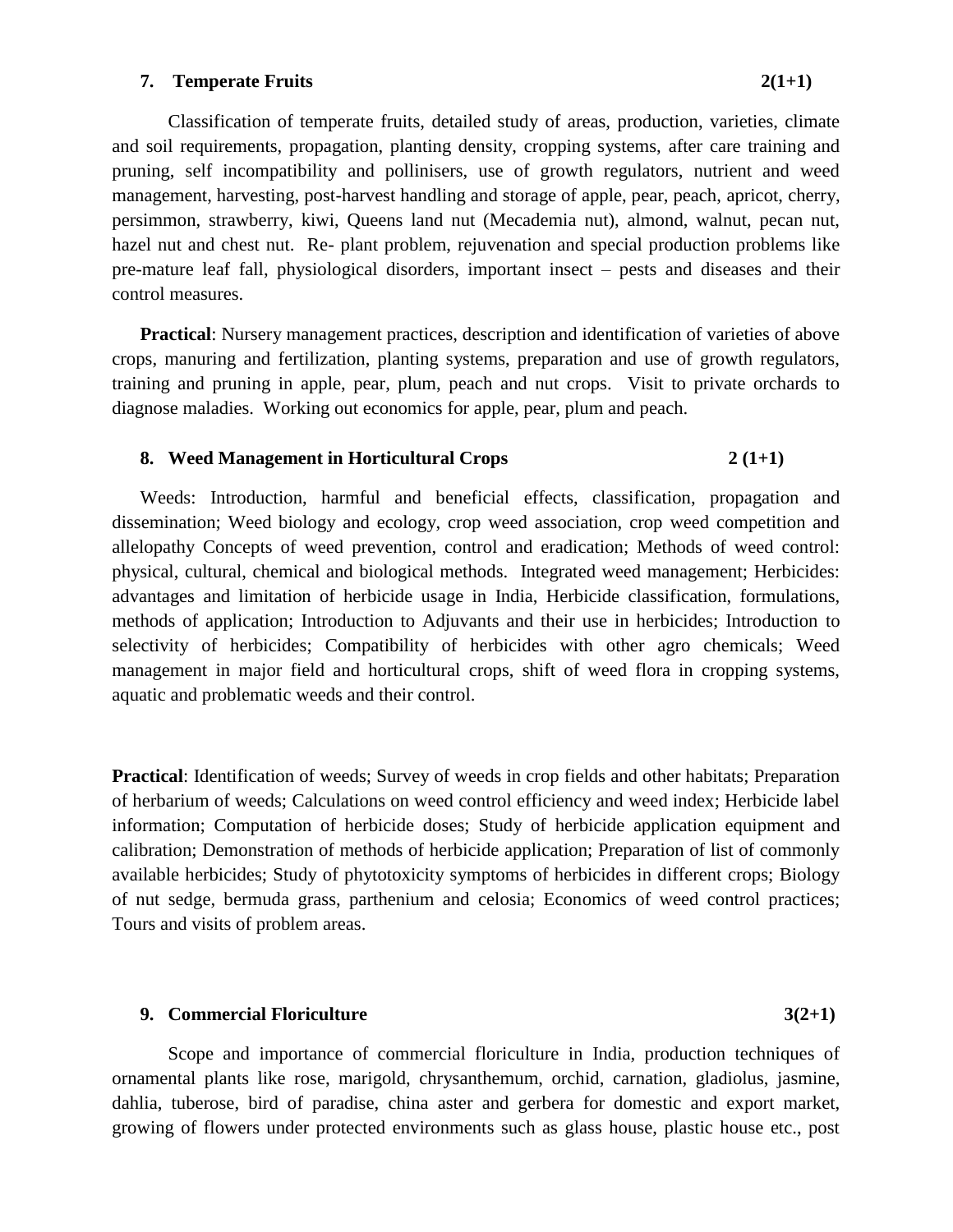harvest technology of cut flowers in respect of commercial flower crops, dehydration technique for drying of flowers, production techniques for bulbous.

**Practical**: Identification of commercially important floricultural crops. Propagation practices in chrysanthemum, sowing of seeds and raising of seedlings of annuals. Propagation by cutting, layering, budding and grafting. Training and pruning of roses. Use of chemicals and other compounds for prolonging the vase life of cut flowers. Drying and preservation of flowers. Flower arrangement practices

#### **10. Human Values and Professional Ethics-I**

#### **Module 1: Introduction to Value Addition**

Understanding the need, basic guidelines, content and process for value Education, **Selfexploration**- its content and process; Natural Acceptance' and Experiential Validation-as the mechanism for self exploration, **Continuous Happiness and Prosperity:** A look at basic human aspirations, **Right understanding, Relationship and Physical Facilities**: The basic requirement for fulfillment of aspirations of every human being, **Understanding Happiness and Prosperity correctly**: A critical appraisal of the current scenario, **Method to fulfill the above human aspirations:** Understanding and living in harmony at various levels

#### **Module 2: Harmony in the Human Being**

Understanding human being as a co-existence of the sentient 'I' and the material 'Boy', **Understanding the needs of Self (T) and 'Body'**: Sukh and Suvidha, **Understanding the boy as an instrument of 'I'** (I being the doer, seer and enjoyer), Understanding the characteristics and activities of 'T' and harmony in 'I', **Understanding the harmony of 'T' with the body;** Sanyam and Svasthya; correct appraisal of physical needs, meaning of prosperity in detail, Programs to ensure Sanyam and Svasthya

#### **Module 3: Harmony in the Family**

**Understanding harmony in the Family –** The basic unit of human interaction; **Understanding values in human- human relationship;** meaning of Nyaya and program for its fulfillment to ensure Ubhaya-tripti; Trust (Visvasa)and Respect (Sammann) as the foundational values of relationship **Understanding the meaning of** *Vishwas***;** Difference between intention and competence, **Understanding the meaning of** *Sammana***:** Difference between respect and differentiation the other salient values in relationship.

#### **Practical**

#### **Exercise 1.**

Introduce yourself in details, what are the goals in your life? How do you set your goals in your life? How do you differentiate between right and wrongs? What have been your salient achievement and shortcoming in your life?

#### **Exercise 2.**

Now a days there is as lot of talk about many techno-genic maladies such as energy and material resource depletion, environmental population, global warming, ozone depletion, deforestation, soil degradation etc. All these seem to be man-made problems threatening the survival of life on Earth – what is the root cause of these maladies and what is the way our in your opinion.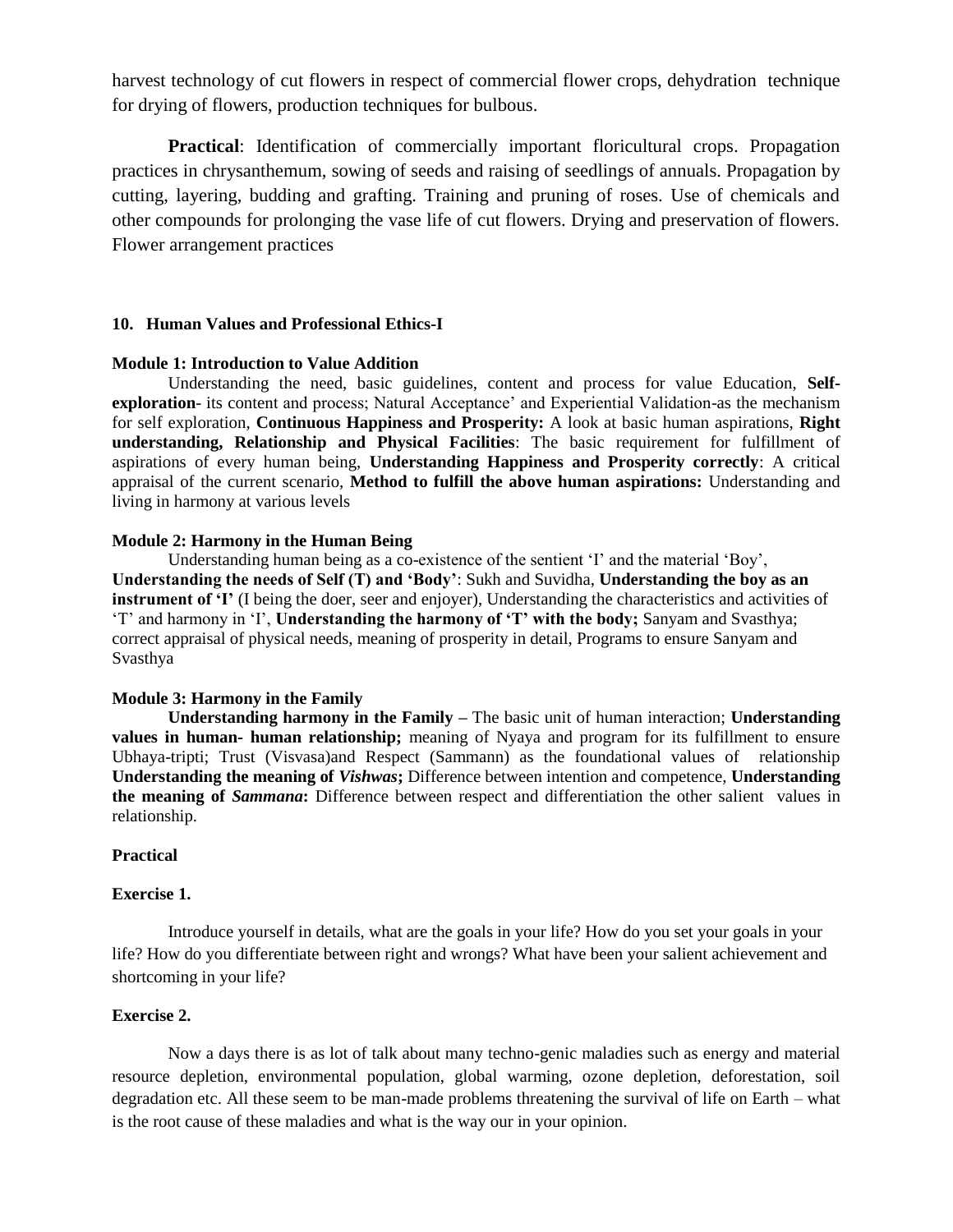### **Exercise 3.**

On the other hand, there is rapidly growing danger because of nuclear proliferation, arms race, terrorism, criminalization of politics, large scale corruption, scams, breakdown of relationships, generation gap, depression and suicidal attempts etc- What do you thick is the root cause of these threats to human happiness and peace what could be the way out in your opinion?

#### **Exercise 4.**

Observe that each one of us has the faculty of 'Natural Acceptance', based on which one can verify what is right for him (As such we are not property trained to listen to our 'Natural Acceptance and many a time it is also clouded by our strong pre-conditioning and sensory attractions ). **EXPLORE: 1)** What is 'Naturally Acceptable' to you in relationship- the feeling of respect or disrespect for yourself and for others? **2)** What is 'Naturally Acceptable' to you nurture or to exploit others? **3)** Is your living in accordance with your natural acceptance or different from it? Out of these basic requirements for fulfillment of your aspirations- right understanding, relationship and physical facilities- observe how the problems in your family are related to each. Also observe how much time and effort you devote for each in your daily routine.

### **Exercise 5.**

List down all your important desires. Observe whether the desire is related to Self ('I') or body. If it appears to related to body or both visualize which part of it is related to self (I) and which part is related to body.

### **Exercise 6.**

- a) Observe any physical facility you use follows the given sequence with time Necessary and tasteful – unnecessary and tasteless – Intolerable
- b) In contrast, observe that any feeling in you is either naturally acceptable or not acceptable or not acceptable at all. If naturally acceptable, you want it consciously and if not acceptable, you do not want it any moment.

#### **Exercise 7:**

List down all your important activities. Observe whether the activity is of 'I' or of body or with the participation of both "I' and 'Body'

#### **Exercise 8:**

Observe the activities within "I' Identify the object of your attention for different moments over a period of say 5-10 minutes) and draw a line diagram connecting these points. Try to observe the link between any two nodes.

#### **Exercise 9:**

Chalk out some programmers towards ensuring your harmony with the body- in terms of nurturing, protection and right utilization of the body.

### **Exercise 10: Film/ Documentary Shows:**

Selected items from internet and / or DVDs followed by thorough discussion**.**